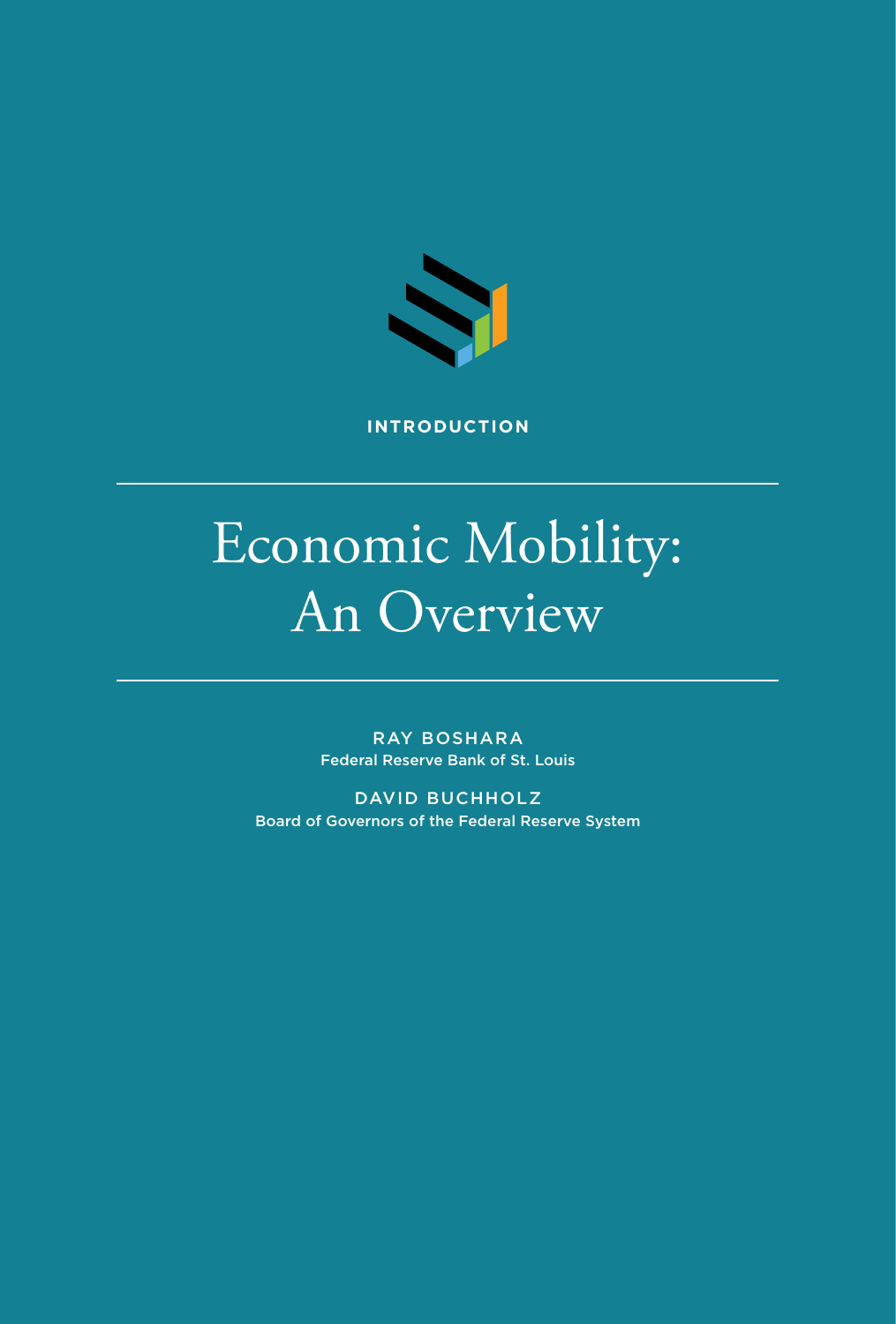*The authors wish to thank Mike Budzinski, Bill Emmons, Jeff Larrimore, and Logan Thomas for their thoughtful comments.*

*The views expressed in this article are those of the authors and do not represent an endorsement by the Federal Reserve Bank of St. Louis or the Federal Reserve System.*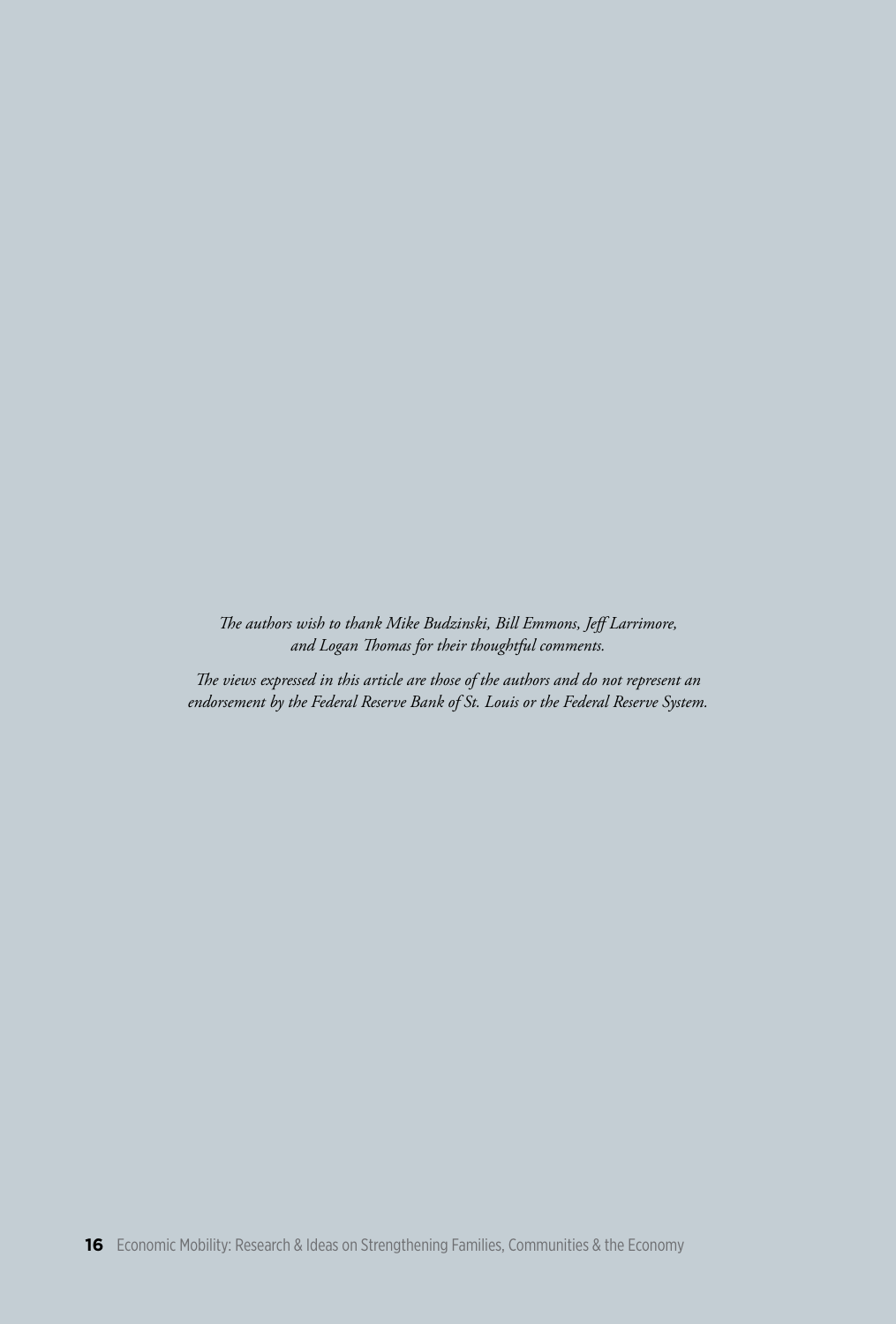The concept of economic mobility—particularly of upward<br>mobility—lies at the core of the American ethos and economic<br>The notion that individuals can improve their economic lo<br>life through hard work, education, and risk-tak mobility—lies at the core of the American ethos and economy. The notion that individuals can improve their economic lot in life through hard work, education, and risk-taking is not a uniquely American one, but is broadly held in the United States as a fundamental tenet and aspiration.

Because indications are that upward mobility and economic opportunities may be more limited for some than others, the Federal Reserve System sponsored a recent research conference aimed at better understanding

- the status of economic mobility,
- how it differs across the population,
- what related factors may have changed over time, and
- potential policy directions to address concerns.

The conference brought together leading researchers and authorities to discuss and debate these issues, and this compilation presents selected findings and perspectives from participants at the event.**1** The essayists and authors represented here explore a range of issues and concepts central to understanding how, and how well, people are able to move economically today. In particular, the essayists and authors examine

- *• absolute mobility*, or essentially how well individuals are faring compared to their parents' generation—did an individual have more income or wealth than their parents at a similar age?
- *• relative mobility*, or how easily individuals move up or down compared to others within the same generation—did an individual move from, say, the bottom fifth of the income or wealth ladder as a child to the middle fifth as an adult?

Furthermore, and more generally, some perspectives are optimistic or describe how people are able to improve their economic situation relative to others and relative to previous generations. Still other perspectives are

<sup>1</sup> [For additional materials from the conference, see](https://www.stlouisfed.org/community-development/economic-mobility-conference-2015) **www.stlouisfed.org/community-development/ economic-mobility-conference-2015**.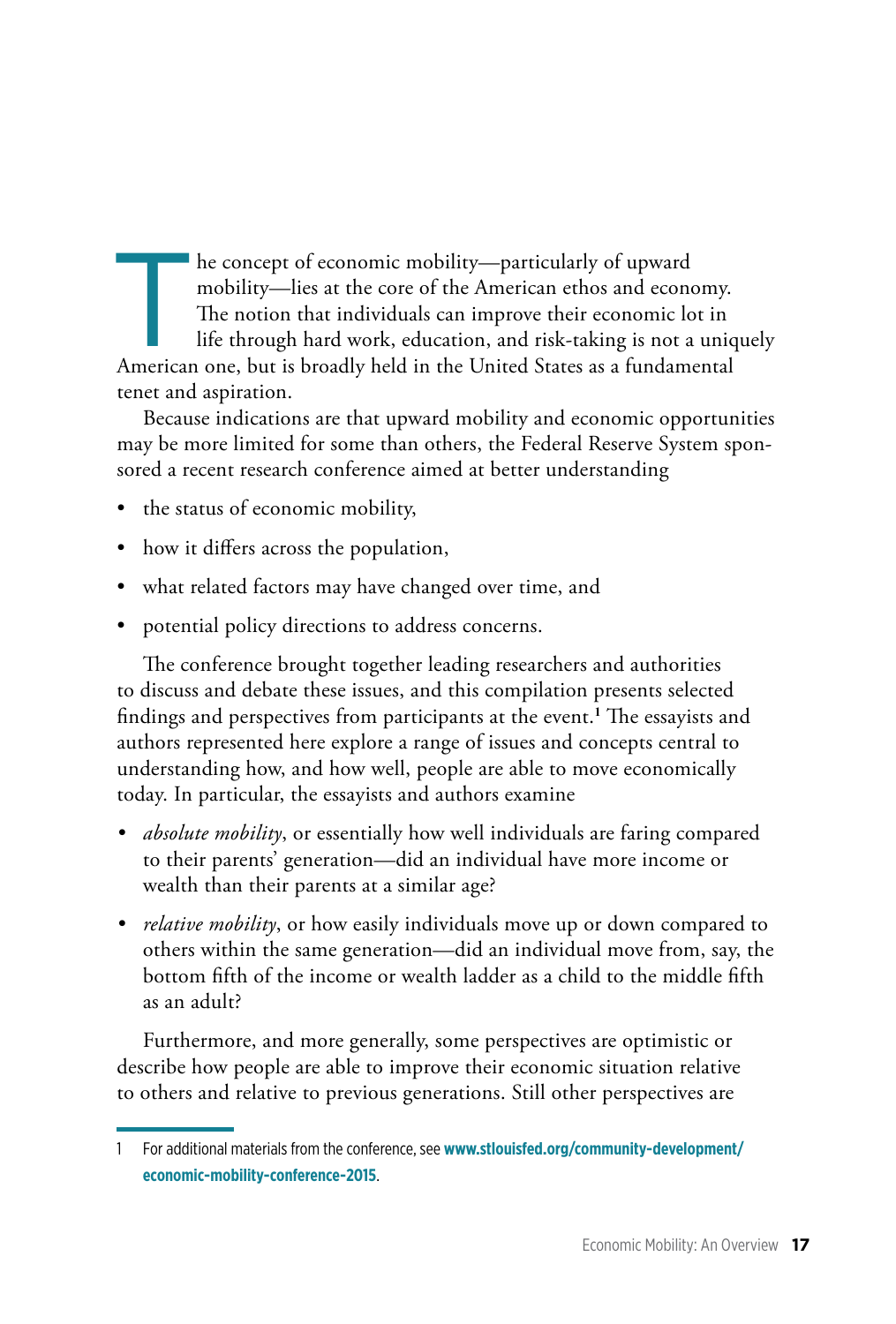cautionary and sobering, pointing out failures of opportunity and the differential ability of specific groups to get ahead relative to the overall population.

In this overview, we examine what we observe to be some of the overriding themes in this publication:

- economic mobility from an individual and family perspective
- the role of communities in fostering mobility
- the interplay between individual mobility and overall economic growth
- the nature of public policy debates that have arisen or that might be informed by research on the topic

### **Starting Points Matter: Individuals and Families**

A key question about individual mobility is how much one's starting point in life—e.g., the education and wealth of one's parents, the moment in economic history, and/or the economic and social health of the community in which one is born—enables or constrains financial success.

There seems to be little doubt that both individual effort and starting points factor into economic mobility. But how deterministic is our starting point? Or, as Chair Yellen asks in her foreword, how much do one's "initial circumstances in life" affect how far individuals can get or how hard they need to work to get ahead? It appears, based on the research and perspectives summarized here, that these authors do not question whether starting points matter. Instead, the key questions revolve around how strongly these forces influence individuals, or how much individuals can get ahead regardless of their starting point.

This publication's discussion of individuals and families opens with a set of essays by Raj Chetty, Scott Winship, and Katherine Newman. Each offers different perspectives on the status of economic mobility in the United States—whether or not economic mobility is declining, stagnant, or improving and, indeed, what upward mobility means in the first place. By design, each essayist's perspective reflects larger debates among academics, policymakers, and others regarding trends, causes, and current prospects for upward economic mobility in the United States.

Several other authors explore the issue in this publication, including an investigation of numerous factors affecting one's starting point on the path to economic mobility. Family economic circumstances seem to be an important factor affecting an individual's economic mobility: children born into circumstances of limited financial means have more room to grow than those born into wealthy circumstances in the first place, yet might be expected to, *ceteris paribus,*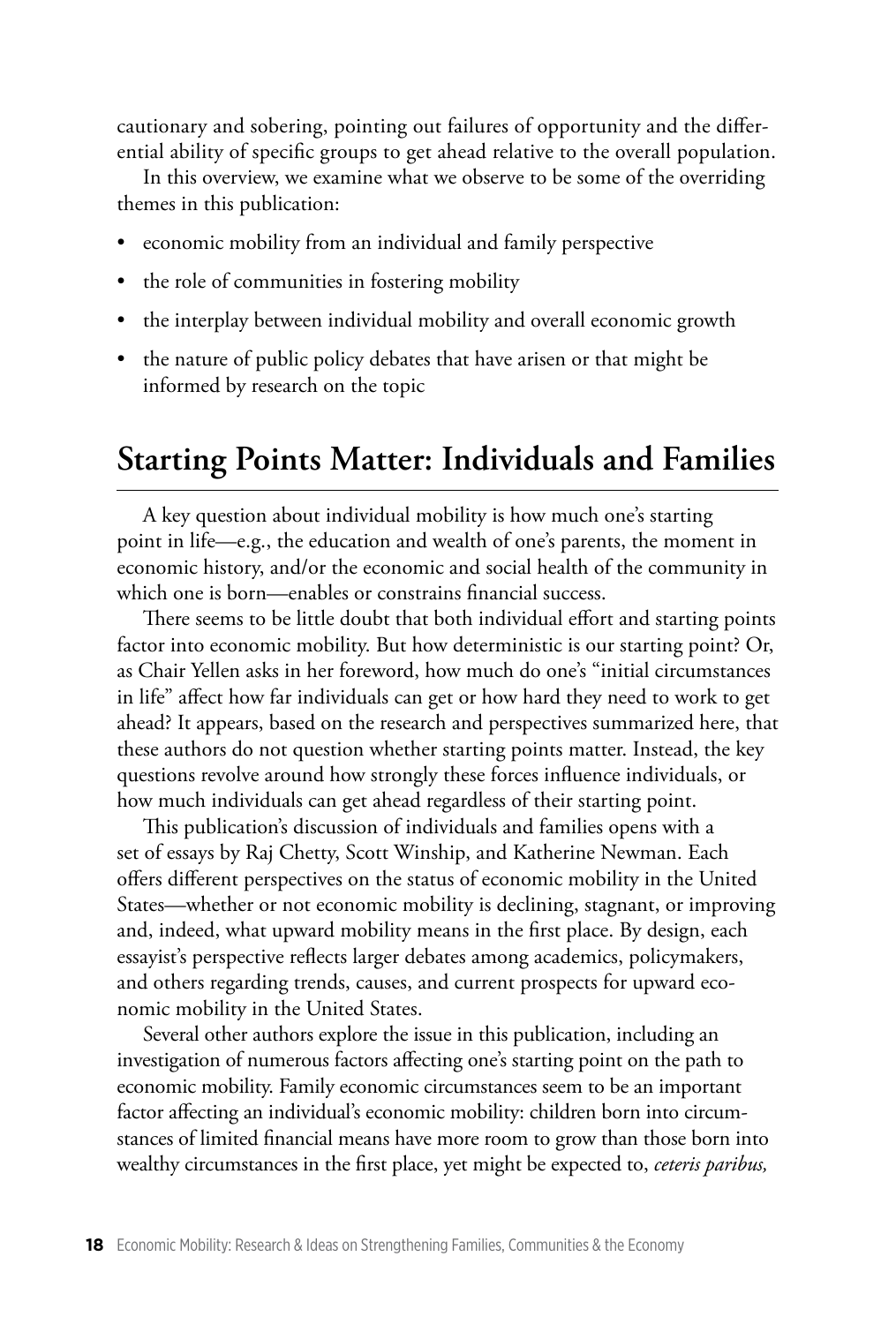face greater challenges relative to others because of these circumstances.

**Family Wealth.** Among the "early" economic factors, family wealth—what a family has in savings, owns, and owes—plays a key role. Family wealth could affect, for instance, such disparate factors as ability to pay educational expenses, provide tutoring or other support when needed, pay child-care or child healthcare expenses, or contribute to postsecondary education—any of which could have an influence on later outcomes.

According to Fabian Pfeffer and Alexandra Killewald, wealth inequality appears to substantially persist across generations and, in their analysis, it is not, discouragingly, counterbalanced by any meaningful wealth mobility. The degree of this "wealth inequality" influence, however, is debated and not completely understood. One way to conceptualize this debate is to look directly at the level of relative mobility over time by income.

In their essays, Chetty and Winship each explore this, though they reach somewhat different conclusions about the evidence as to how well people can move from low-income groups to high-income groups. Chetty examines how often children move from the lowest end of the income spectrum during childhood to the top end as adults, and he sees cause for concern about how easily and often that happens. Winship sees mobility concerns as well, but believes those to be more narrowly centered around issues of family structure than do other observers.

Newman, on the other hand, points out that, for many families, the issue may be less about dramatic movement from the bottom to the top and more about achieving smaller incremental gains in economic security and hanging onto such gains. She has also concluded that intergenerational "downward mobility and economic precariousness loom very large in the popular consciousness."

**Race and ethnicity.** Another economic mobility factor—also clearly a strong starting point factor—is race and ethnicity.

The variance in economic mobility by race and ethnicity has persisted over time, and there is little evidence it is shrinking in significant ways. There is much debate about whether this lingering and substantial disparity is an artifact of underlying economic conditions or whether it reflects other, noneconomic factors. In fact, the importance of lingering effects of the disparity emerge as one of the predominant themes of contributors to this volume, discussed in some detail by, among others, Winship, Rucker Johnson, Molly Metzger, Danilo Pelletiere, and Robert Sampson. "Racial inequality," writes Sampson, "cannot be set aside in this discussion."

**Generation factors.** Other factors that derive from the time of one's birth also bear on economic mobility.

Neil Howe and Diana Elliott describe how one's birth year has a strong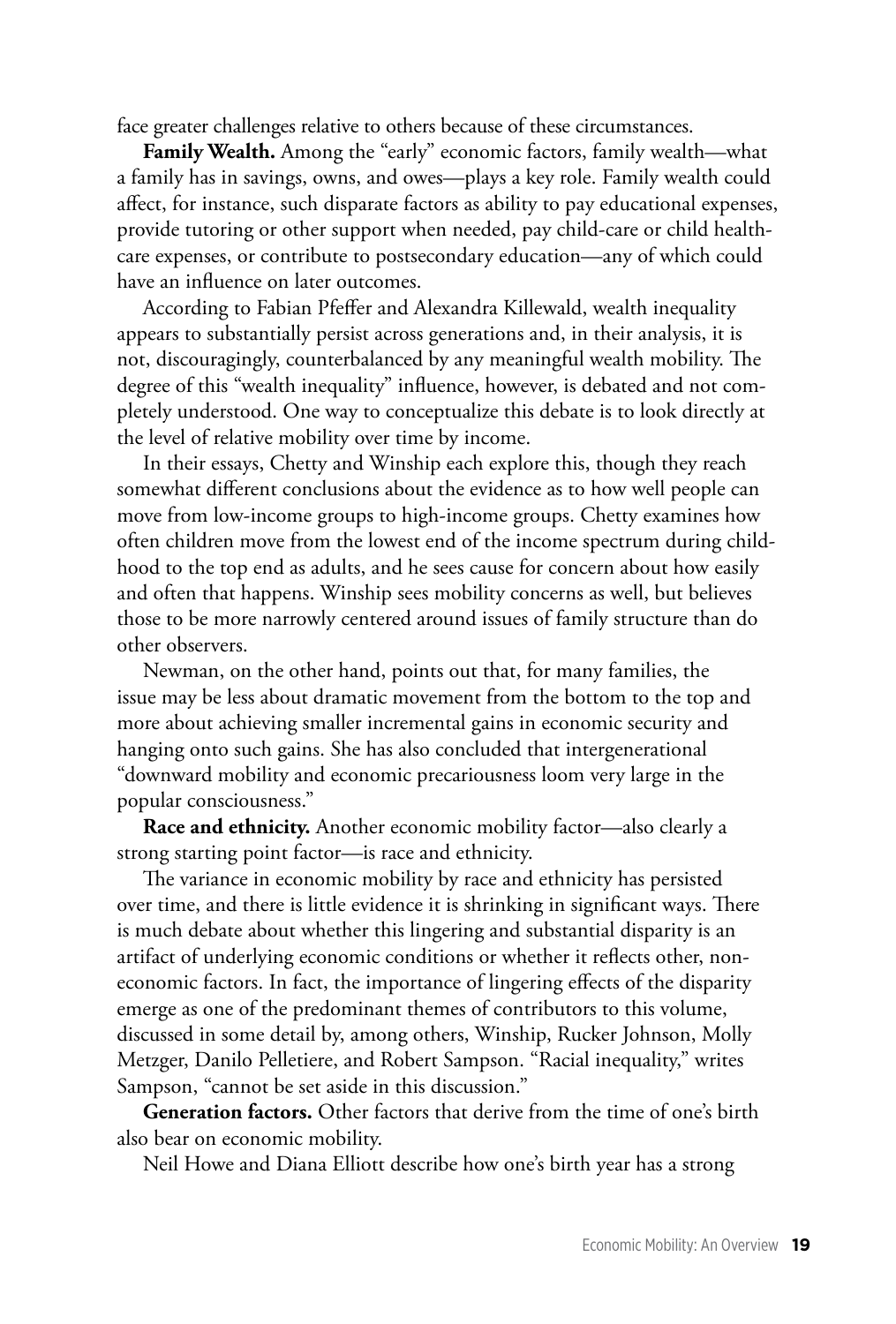relationship with outcomes and note that, in the aggregate, there is significant generational upward mobility disparity. They witness it in the relative affluence of today's elderly, the particular fragility of Generation X, and the observation that late Boomers are currently the last generation to have experienced a living standard greater than the generation before.

Coming of age at a time of relative prosperity and economic activity—or not—appears to have lasting influences that are presumably unrelated to individual potential and initiative. In her essay, Governor Lael Brainard explores the generations that have come of age in the years surrounding the recent Great Recession, and she discusses what the potentially long-lasting consequences of this misfortune in timing may bode for the future.

**Family structure.** Family structure, growing evidence suggests, is also related to economic mobility.**2**

Research from a number of scholars strongly suggests that children who grow up in single-parent households—a growing segment, particularly among parents with less than a college education—have relatively less opportunity to get ahead as adults than children raised in two-parent households.**3**

Reuben Finighan and Robert Putnam, in fact, argue that America is rapidly dividing along class lines, with roughly one-third of children being raised by married, college-educated parents, whose economic prospects are bright due to large investments of time and money. They find at least another third of children being raised by non-married, non-college-educated parents, whose economic prospects are constrained due to limited ability to invest both time and money.**4** Hannagan and Morduch note that the month-to-month income volatility is mitigated in households with two income earners.

Moreover, Chetty finds that, among the five correlates of upward economic mobility, he and his colleagues discerned that family structure looms as the strongest. Specifically, they found that the larger the *share* of single parents in a community, the lower the prospects for upward economic mobility for any one child, irrespective of the marital status of that child's parents. Newman found that changes in family composition—such as additional earnings from a child entering the workforce or another earner marrying or moving into the

<sup>2</sup> While it is difficult to establish the pure effects of being a single-headed or married household—many social and economic factors may make it more likely that a child resides in a one- or two-parent home and we thus cannot claim that family structure causes economic mobility outcomes, a growing body of evidence suggests that family structure is strongly correlated with economic mobility outcomes and thus merits serious consideration by researchers, policymakers, and others.

<sup>3</sup> See, for instance, Sawhill (2014); Lerman and Wilcox (2014); and Putnam (2015).

<sup>4</sup> Robert Pollack, in his conference paper, finds that marriage is thriving among better-educated couples precisely because it is being used as a commitment device to raise highly successful children.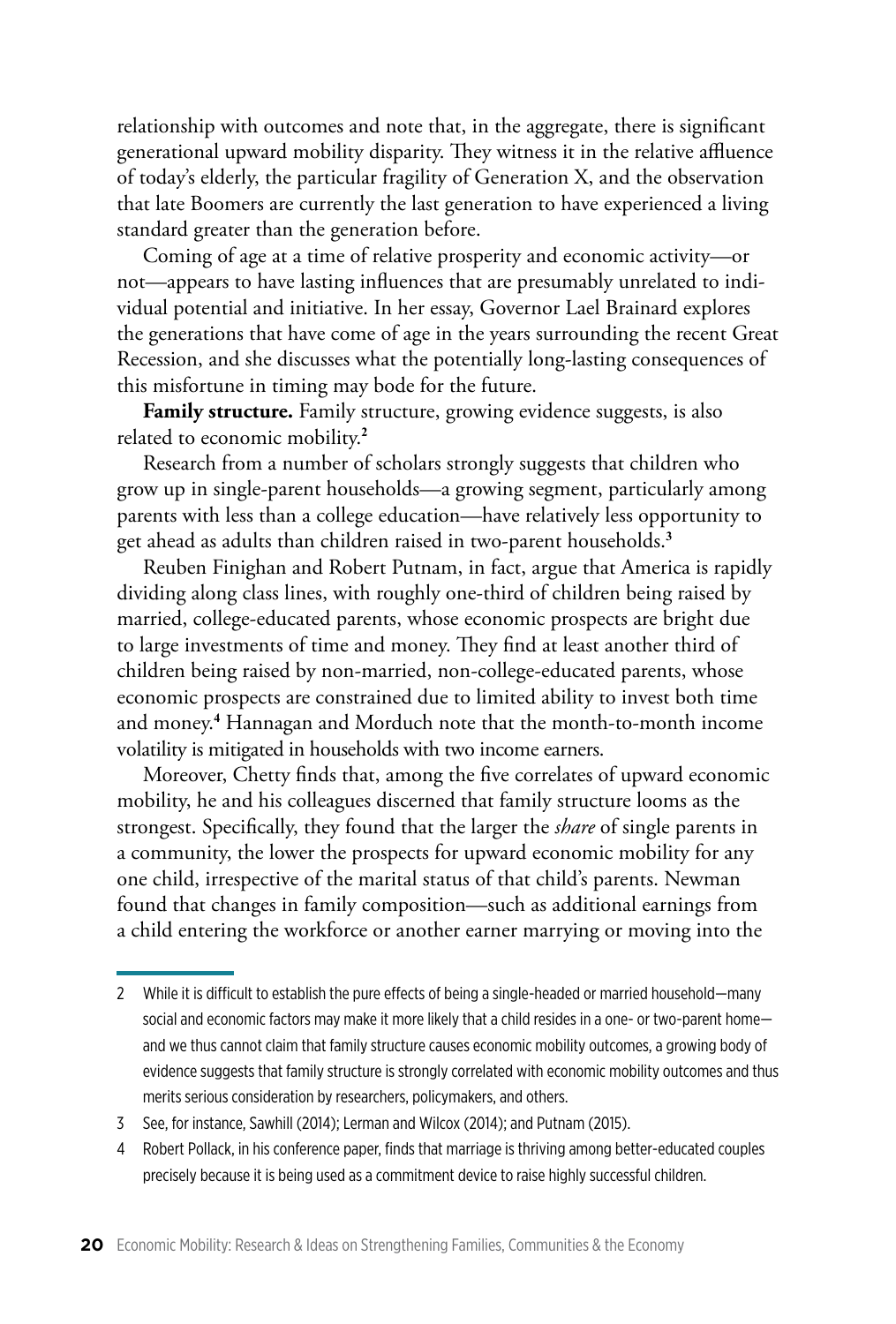household—were among the four successful routes families pursued to move up the economic ladder.

Similar findings by Winship prompted him to posit that the real mobility problem in the United States relates to profound changes in family structure over the last generation. Jeff Larrimore, Jacob Mortenson, and David Splinter, in fact, note that changes in family structure or earnings pattern—specifically marriage or an additional family member joining the workforce—account for the largest mobility gains among households whose income rises from year to year.

Recent data from the Federal Reserve's Survey of Household Economics and Decisionmaking (SHED) report also show a strong relationship between the educational attainment of parents and the earnings of their children.**5** Children who have two parents with college degrees are themselves much more likely to earn high incomes than children of parents without college degrees (Larrimore 2015).

**Public policy and household balance sheet conditions.** Naturally, other factors beyond the starting point affect family economic mobility. Two key topics addressed in this volume include the role of public policy and the significance of growing income and expense volatility.

Public policy can affect households' movements up and down the income ladder and affect their personal balance sheets. For instance, Larrimore, Mortenson, and Splinter find that both the Earned Income Tax Credit and progressive income taxes overall (such as the Alternative Minimum Tax) can act as income stabilizers, smoothing out consumption and thus helping families steady their financial lives.

Recent findings of increasing volatility in income and expenses among struggling families—compounded by a severe lack of emergency or liquid savings—sheds light on the challenges of holding on to existing resources, let alone moving up the economic ladder.

Disturbingly, the Federal Reserve Board's SHED finds that an unexpected expense of just \$400 would prompt nearly one-half of all households to borrow funds, sell something, or simply not pay the expense at all (Federal Reserve Board 2015). Data from the Federal Reserve Board's Survey of Consumer Finances (2013) show that the top savings priority for American families is emergency or liquid savings, yet only about one-half of this group actually has such savings.

Income volatility appears as an issue that may have significant implications for many households. Using tax data, Larrimore, Mortenson, and Splinter find relatively frequent income swings, both up and down, among tax filers. Anthony Hannagan and Jonathan Morduch describe an interesting, though

<sup>5</sup> [More information on SHED can be found on the Federal Reserve Board's website at:](https://www.federalreserve.gov/communitydev/shed.htm) **www. federalreserve.gov/communitydev/shed.htm**.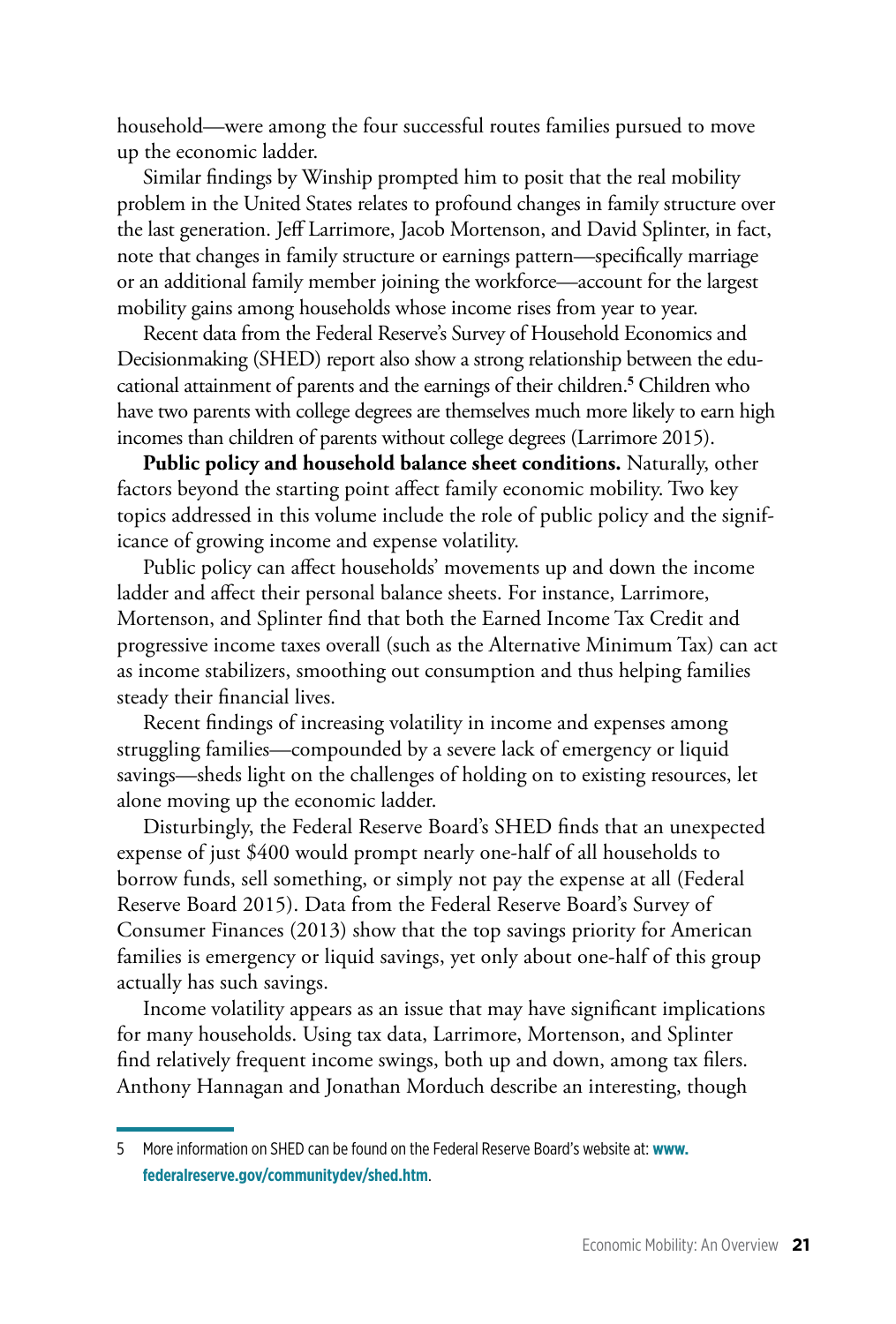not representative, study of low- and moderate-income households tracked through the U.S. Financial Diaries project.

The study found that the tracked families experienced sizable income swings, on average, both up and down from month to month: in a given year, the families averaged about two-and-a-half months in which their incomes spiked more than 25 percent from their average, and about the same number of months in which their incomes dropped by more than 25 percent. Those families below the poverty line experienced especially acute volatility.

This phenomenon may be particularly problematic for households if spikes in income do not move in tandem with spikes in expenses. In fact, Hannagan and Morduch (and Newman) remark that managing volatility and scarcity have become a way of life for many American families. (Meta Brown and Matthew Mazewski note that access to unsecured credit may provide opportunities to mitigate such volatility.) Such findings help explain why the Financial Diaries project, echoing research by the Pew Charitable Trusts (2015), report that an overwhelming majority of families value financial stability over upward mobility or, at least, see stability as a prerequisite to mobility.

While the papers discussed here suggest that starting points, public policy, and balance sheet items matter, families do not exist or strive for financial success in isolation; they are embedded in a community, a place, which also has an effect on their prospects for upward economic mobility.

# **Place Matters: The Role of Communities and Other Nexus Points**

As some of the other contributors explore, economic mobility also appears to be related to place—the neighborhood, community, schools, employers, places of worship, unions, and other institutions an individual encounters in youth and adulthood.

A powerful and recurring theme from the research presented in this publication is the role that communities play in affecting the prospect of economic mobility. Chair Yellen notes that economists do not fully understand how locational differences affect economic mobility or, for that matter, the complex relationship between economic mobility and geographic mobility.

Many variables may be at play, such as strength and number of community institutions, the degree of economic and racial diversity, the quality of financial services and other critical factors that may advance or impede a child's ability to develop and grow, or access resources and employment opportunities. As Sampson puts it, we may gain a fuller understanding by focusing on "contextual" mobility, not just individual mobility.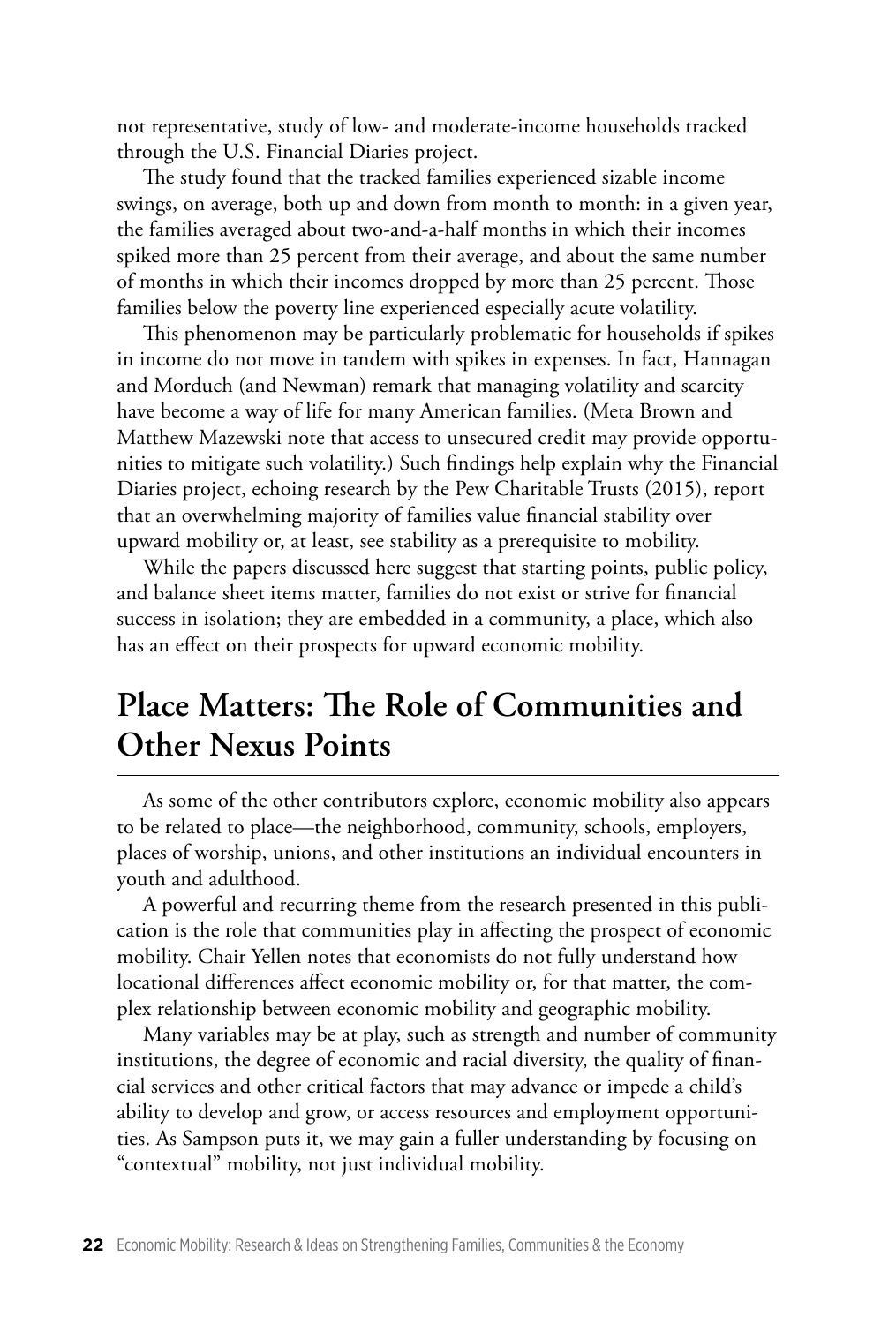**Metropolitan areas.** Among the more striking findings from Chetty, Newman, and others is the *extent* to which place or context is associated with mobility. Chetty looks at the likelihood of a child raised in the bottom 20 percent making it to the top quintile as an adult. In some U.S. metropolitan areas, the odds are more than 17 percent, while those same odds in other U.S. metropolitan areas are below 5 percent.

And just as remarkable is how much economic mobility rates vary *within* individual metropolitan areas. The Washington, D.C., metropolitan area, for example, has a relatively high—11 percent—overall upward mobility rate. But this masks intraregional variation: it reaches only 4.7 percent in the District of Columbia proper and soars to 14.2 percent in Charles County, Maryland. Newman, too, observes enormous variations in poverty, mortality, teen pregnancy, and high school drop-out rates in areas with regressive taxation regimes.**6** Further research, it seems, could serve to better understand these complex dynamics.

**Resource-rich locales and related dynamics.** If better neighborhoods matter for mobility, then families living in areas with relatively few resources could presumably increase their lot in one of two ways—if that area improves or if they move to a better neighborhood.

Evidence presented here suggests that both routes can work, though there are no simple policy prescriptions for either place-based or people-based interventions, including the fact that there are limits on how many people can be moved to higher-income areas or better schools. Chetty, Nathaniel Hendren, and Lawrence Katz, based on their re-evaluation of the Moving to Opportunity Project, find evidence that moving to low-poverty census tracts at a young age has substantial influences on children's long-term success (Chetty, Hendren, and Katz 2015). Metzger and Pelletiere, in their paper, find that vouchers are at least somewhat successful in helping residents reach higher-income neighborhoods, although the effect of vouchers at achieving racial and ethnic diversity are more limited. And Sampson explores the interrelationship between individual mobility and community conditions, including significant variation by race, and calls for a greater understanding of "contextual mobility" and for policy considerations that "take the long view" and allow low-income individuals to increase their resources without needing to physically move.

<sup>6</sup> Jonathan Rothbaum, however, in a presentation at the conference, cautioned that place may not matter as much as Chetty and others suggest. He finds the local characteristics that are highly correlated with mobility (such as share of single parents, income inequality, and social capital) are not predictive of mobility after controlling for race, parental education, and family type (whether single or teen parenthood). See **[www.stlouisfed.org/community-development/economic-mobility-conference-2015](https://www.stlouisfed.org/community-development/economic-mobility-conference-2015)**.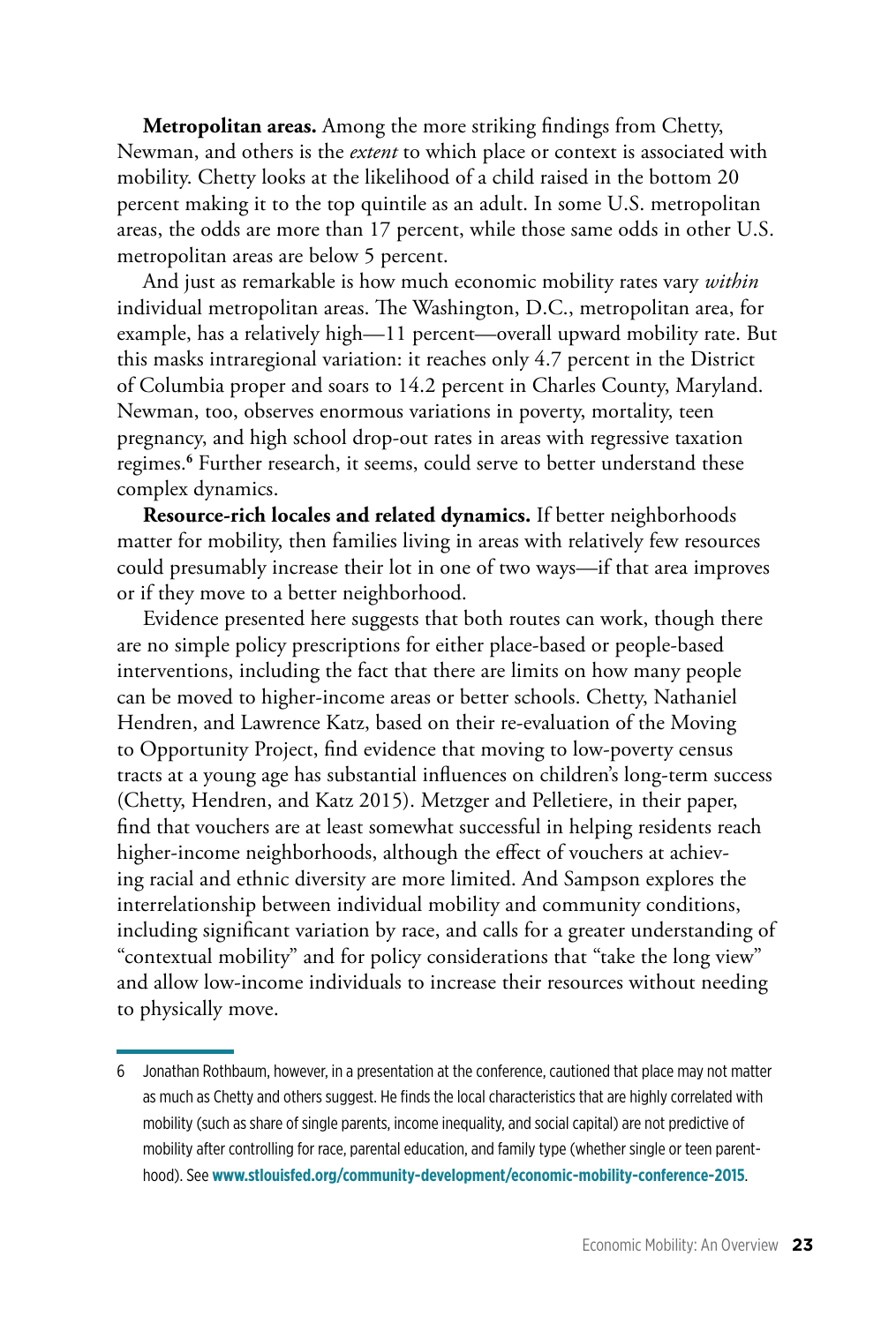Other authors explore what effects an improvement in a neighborhood may have on its residents. Todd Swanstrom, Hank Webber, and Molly Metzger find that some low-income and minority residents of improving neighborhoods do benefit from those improving conditions. They call for comprehensive policy approaches to address distressed neighborhoods. Brown and Mazewski find that regional variations in credit scores, access to credit, types of debt and other consumer debt measures "map" well with Chetty's observed economic mobility outcomes, suggesting that regional differences in financial services could also affect economic mobility. However, the challenges involved in improving existing communities are steep.

**Economic segregation.** Finighan and Putnam argue that growing economic segregation magnifies inequality by concentrating poor families in places that have fewer job opportunities, fewer trusting neighbors, and fewer community institutions. Sampson observes that there appears to be a "path dependence of living in neighborhood poverty" and that blacks living in some poor neighborhoods pay a "significant racial penalty."

Perhaps most troubling, however, in efforts to revitalize struggling communities, are trends in concentrated poverty which, as Sampson and Patrick Sharkey (2008) have shown, is significantly associated with crime, social mobility, and other outcomes for residents of those communities.

The U.S. Census reports that the number of people living in concentrated poverty rose by about 56 percent between 2000 and 2010, a time period during which the overall population rose by only about 10 percent. This increase reversed prior trends in the opposite direction and returned the country to previous peak levels of concentrated poverty (Bishaw 2014). Paul Jargowsky (2015), explores the racial and ethnic dimensions of this troubling trend: of lower-income individuals, one in four blacks, and one in six Hispanics, live in areas of high poverty, compared to only one in 13 lower-income whites.

Sampson, in fact, observes that the racial "penalties" are too large and persistent not to be addressed head-on. He also points out that high-income blacks are more likely to live in areas with high poverty levels than are lowincome whites, and calls for an "affirmative action" not just for individuals, but neighborhoods as well.

**Education availability and quality, and related class dynamics.** Other research, including recent research from the Federal Reserve Bank of St. Louis (Boshara, Emmons, and Noeth 2015), finds that the racial wealth gaps remain large—non-whites have, on average, 10 percent of the wealth of whites—and largely unchanged over recent decades despite much civil, economic, and political change during that time. Even when comparing whites and non-whites with similar education levels, the racial wealth gap remains large, suggesting that education alone may not erase the gap.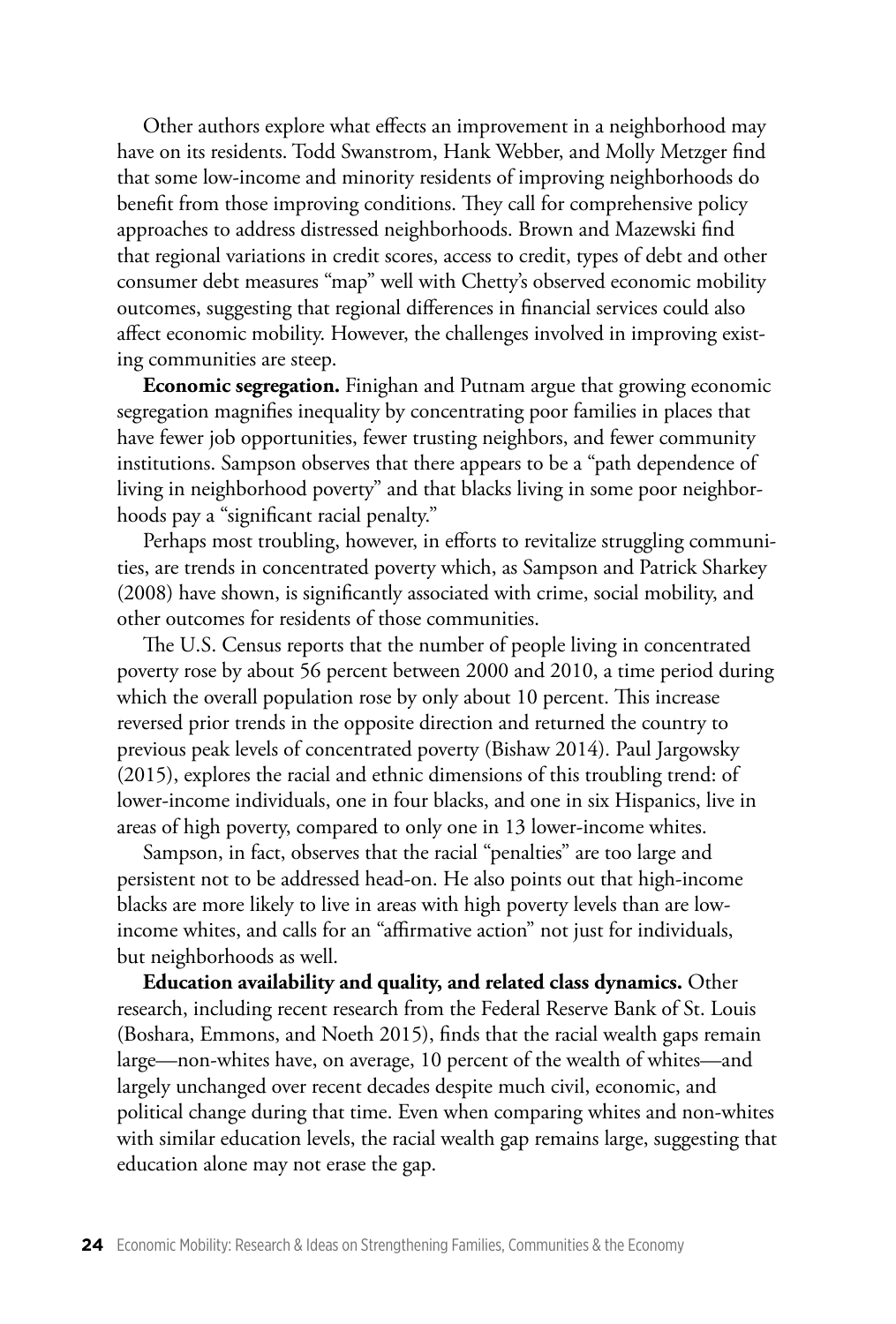Indeed, race is related to another dynamic connected to economic mobility: schools and school quality. Several authors explore the ways in which the quality of educational institutions may matter for economic mobility. Johnson looks at school desegregation, school finance reform, and Head Start, and finds what he considers robust and compelling evidence that educational spending in these areas matters for improving outcomes, including large effects on low-income children. Additionally, he observes that these programs have valuable cumulative effects, as the combined benefits from school spending increases and Head Start exceed the sum of the independent effects of these programs.

Johnson, as well as Finighan and Putnam, stress how important family background is—that children enter elementary school with much relative advantage or disadvantage already and that growing class segregation (over the last 30 to 40 years) is magnifying educational segregation and disparities. However, both stress that improved school quality can help ameliorate the performance of those from disadvantaged backgrounds. That is, schools may not be part of the problem, but can be an important part of the solution.

Access to higher education plays a key role, too: Newman finds that "firm hopping" after accruing more education (including, surprisingly, after age 25) was a key route for some to move out of poverty and into the middle class.

**Labor unions.** Workplace labor unions are another institution that may affect mobility. Richard Freeman, Eunice Han, David Madland, and Brendan Duke maintain that unions have been important contributors to higher incomes and upward mobility among low-wage workers and their offspring.

They find positive associations between union affiliation and incomes of both workers and their offspring, and conclude that the decline in union membership in recent years implies a decrease in the size of the middle class and of the ability of workers to convey economic benefits to their offspring.

## **The Macro-Economy Matters: Opportunity and Growth**

Other authors in this volume explore the complex relationship between employment and economic mobility prospects of workers and the strength or weakness of the economy overall.

**Mobility, inequality, and macroeconomic dynamics.** The effects that economic mobility—and related factors such as inequality—have on the broader economy, and vice versa, have been the subject of debate for years. As Chair Yellen notes in her foreword, "it seems obvious that greater economic opportunity and mobility promotes a healthier economy." The extent of this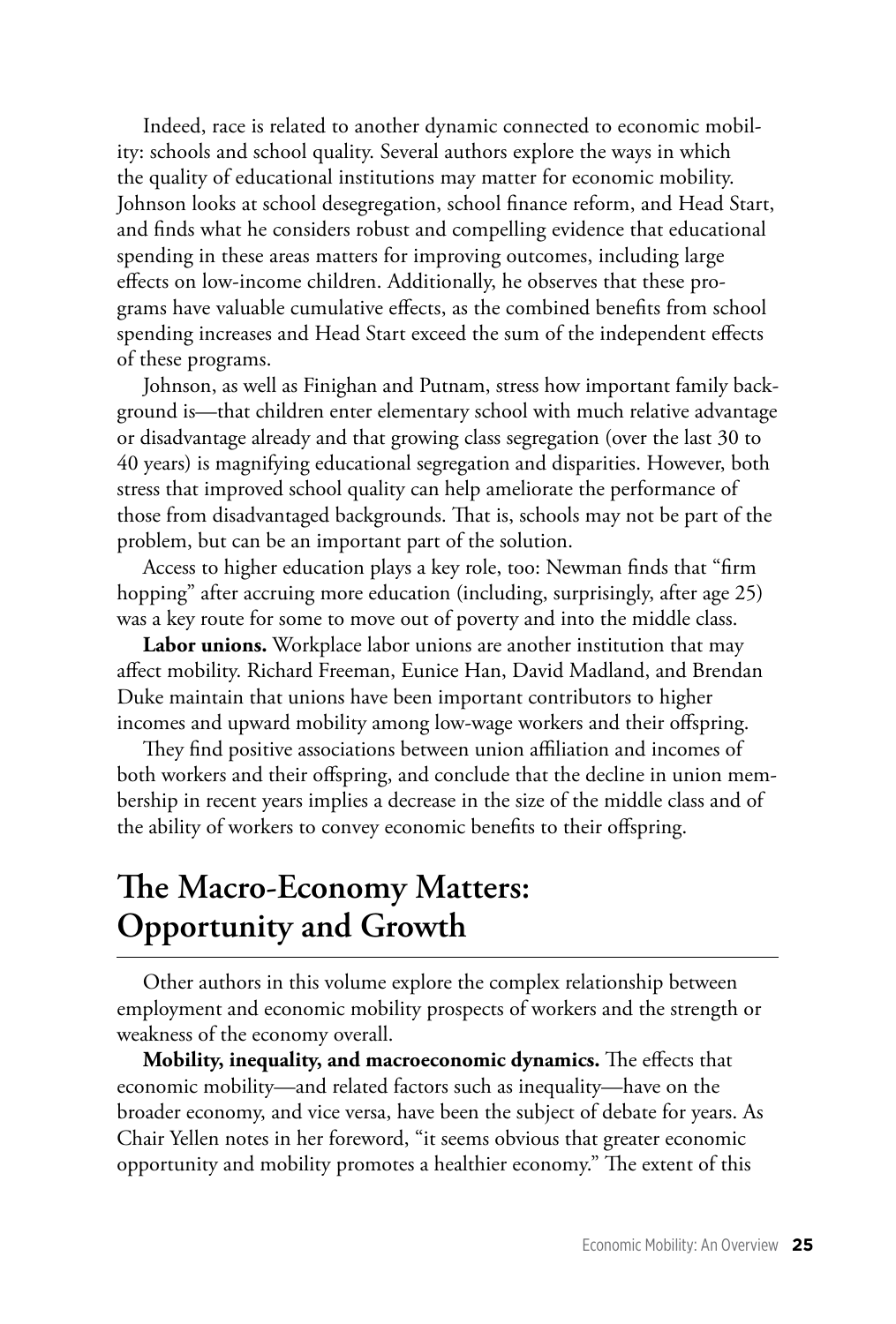relationship, and the extent to which inequality may matter for both economic opportunity and economic growth, are topics explored by several authors.

The well-documented rise in income and wealth inequality over the last few decades has been matched by a constructive rise in scholarly, media, and public attention. While there is recognition about the importance of this issue across the political spectrum, there is not agreement on how problematic this income and wealth divide may be.

Some argue that the ability to climb the economic ladder is more important than the actual inequality and that, in fact, relative inequality has long been a motivator to incentivize working hard to get ahead. From this perspective, evidence that economic mobility could be stagnating might be even more concerning than similar evidence of inequality.

Others attempt to demonstrate a strong relationship between inequality and opportunity. Outside this volume, Jared Bernstein and Ben Spielberg (2015) argue that rising inequality necessarily means fewer resources for lower-income families to make mobility-enhancing investments. They argue that inequality, *inter alia*, "is driving increasing residential segregation by income," leading to unequal access to education, and eroding economic opportunity by limiting access to a variety of "enrichment goods" such as social networks.

In this volume, Winship cautions that, in his view, we should not conflate growing inequality with declining mobility: "A country can have high (and rising) inequality without economic mobility being worse. If American CEOs earn much more than fast-food workers, that does not necessarily mean that it is more difficult in the United States than in other countries for the daughter of a fast-food worker to become a CEO." The real mobility issue for Winship, as noted, is change in family structure, not rising inequality. Chetty, while not addressing this macroeconomic issue specifically, did find that *regional*  inequality is one of the five strongest correlates of mobility: the higher regional inequality, the lower the rate of upward economic mobility.

**Inequality of opportunity and effort.** Another question addressed in this volume is the effect of inequality on the nation's economic performance. Gustavo Marrero and Juan Gabriel Rodriguez find that the literature, overall, is ambiguous because total inequality includes two components of inequality that, working simultaneously, could have opposing effects on economic growth.

The first component is inequality of opportunity, which is due to factors beyond one's control—such as one's parents, race, or time and place of birth. Inequality of opportunity, in their view, is unfair and "always" harms economic growth. The second component is inequality of effort, which relates to choices over which people do have control. They view this kind of inequality as fair and also show that inequality of effort has an ambiguous relationship to economic growth.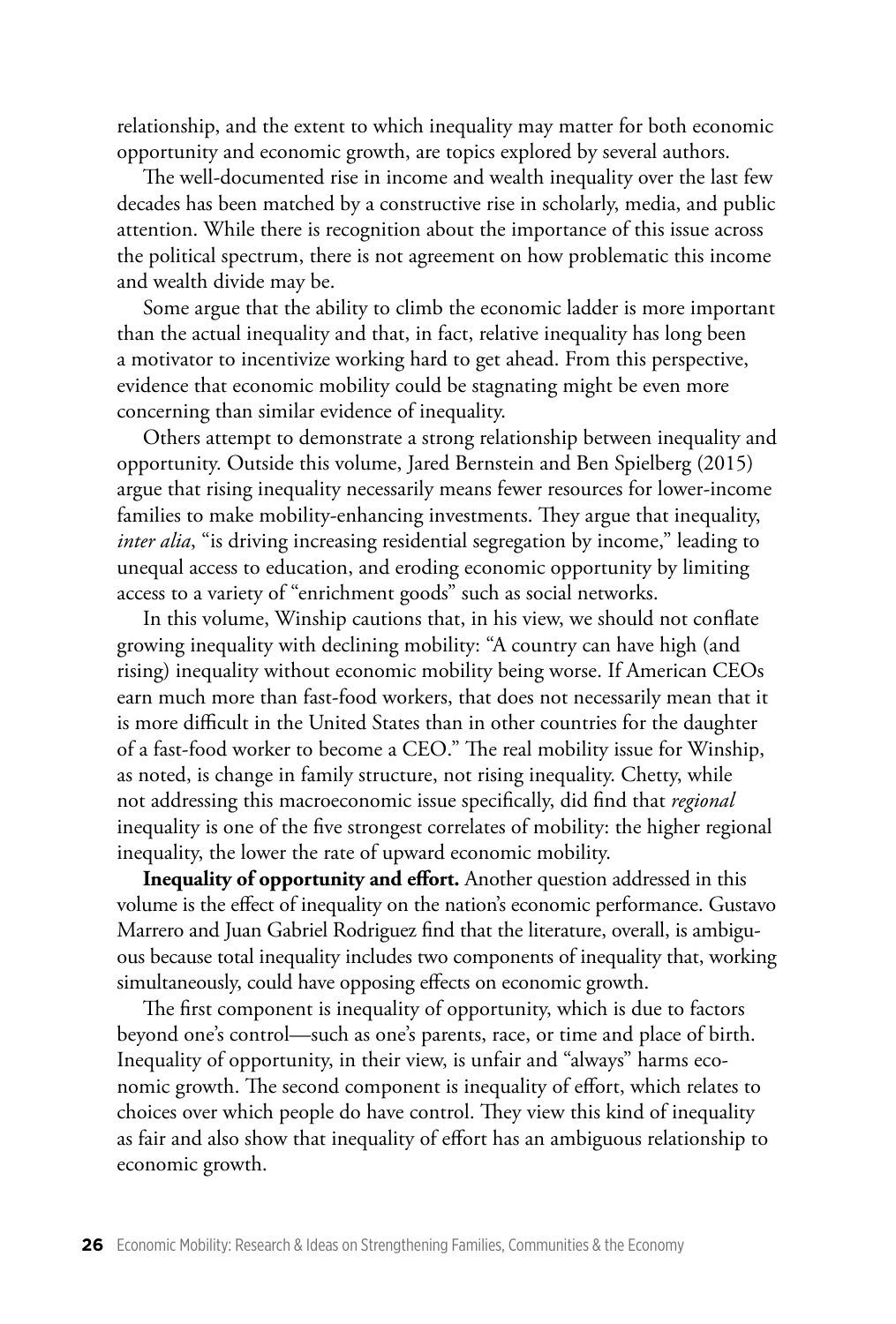While it is important to understand what type of inequality is affecting economic growth, they argue that policy should focus on the more problematic and unfair type of inequality—inequality of opportunity—which can be addressed through affirmative action, lowering constraints in credit markets to students and entrepreneurs, and improving public education and public health.

**Human capital accumulation and development.** The accumulation of "human capital" is noted as (1) an important component of one's ability to get ahead and, as Eric Hanushek and Ludger Woessmann argue, (2) an equally important contributor to the overall economy. They argue that, if overall improvements in basic skills and other components of human capital were realized, the influence on overall economic health would be significant.

One implication is that, to the extent that schools and other contributors to skill development are lacking in certain areas or for certain portions of the population, the overall economy may not be as robust as it could otherwise be.

## **Public Policy Matters: How Proactive a Role?**

Policymaking institutions and bodies both influence—and are influenced by—the ease with which citizens can be economically mobile.

In his essay, Joseph Stiglitz points out the influence that central banks—in the United States, the Federal Reserve specifically—have on economic mobility and inequality. He argues that central banks ought to care about inequality "both because of how it affects overall economic performance and because it affects the well-being of ordinary citizens," and calls for a rethinking of monetary policy to reflect such concern.

In that vein, a number of public policy questions emerge and interweave with themes found in the essays and papers in this volume.

#### **Public Policy and Individual and Family Starting Points**

First, to the extent that the circumstances associated with one's birth appear to increasingly matter for realizing upward economic mobility, in what manner should public policy attempt to "compensate" for this?

Much of the research in this volume suggests that factors beyond one's control play heavily into how easy or difficult it is to get ahead. If this is true, an implicit question is whether public policy should play a more proactive role in attempting to provide more opportunities, resources, and investment or otherwise make it more likely that individual effort and risk-taking lead to success.

Several policy ideas seem aimed broadly at just this goal. Some authors, including Finighan and Putnam, as well as Larrimore, Mortenson, and Splinter, discuss the role that tax credits can play in increasing net income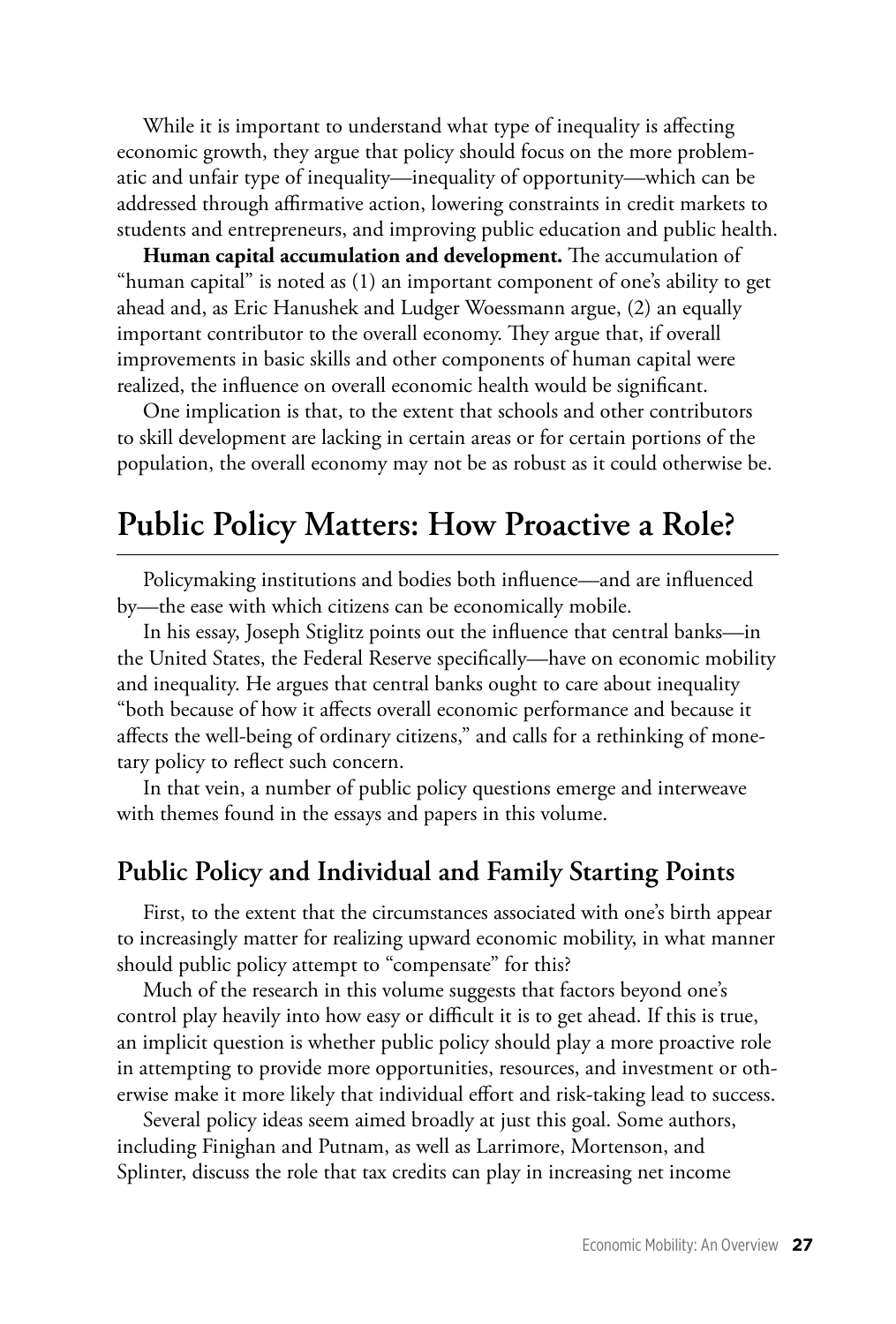among lower-income families, which could in turn ameliorate the troubling financial volatility documented by Hannagan and Morduch. Sampson even discusses the idea of offering cash assistance or tax breaks to those who live in historically disinvested places as a way to compensate them for the disadvantages those places seem to impose on their residents' ability to get ahead.

Policy prescriptions designed to advance this goal should, of course, first define success, since the policy levers may be different depending on the ambition of the policy intervention. Should policy, as Chetty's research implies, aim to enable more children to be able to move from the bottom quintile as children to the top quintile as adults, or should policy, as Newman argues, principally aim to help more struggling families simply achieve and consolidate modest gains?

#### **Public Policy and Communities**

Another clear thread running through much of the work in this volume with policy implications is the extent to which place or context seems to matter for the economic mobility prospects of families. Many community- or place-based factors appear to matter: the level of economic and racial integration, quality of schools, prevalence of single families, networks and social capital, and the quality of other institutions such as churches and service organizations. And whether policy aims to improve existing neighborhoods or incentivize families to move to better neighborhoods—a distinction discussed by Sampson and others—it appears that the earlier a child is exposed to better neighborhoods and stable family circumstances, the greater the likelihood of upward mobility.

The overall quality of one's surroundings and infrastructure also appears to be important and have long-lasting effects throughout life. Finighan and Putnam discuss the effect of children growing up in lower income neighborhoods with fewer resources, and the improvements that could be brought to bear by improving their surroundings through public policy. That said, there is not uniform agreement on what the most effective policy levers may be to effect these kinds of place-based improvements. Sampson argues that neighborhood improvement needs to include durable investments that are made with holistic, long-term views. Swanstrom, Webber, and Metzger cite a number of policy levers—from the Low-Income Housing Tax Credits to neighborhood "public health" approaches—that they think should be used differentially depending on the condition and trajectory of the specific neighborhood.

Quality of education, which of course varies by place, is another specific and recurring theme that has clear policy implications. Johnson makes a compelling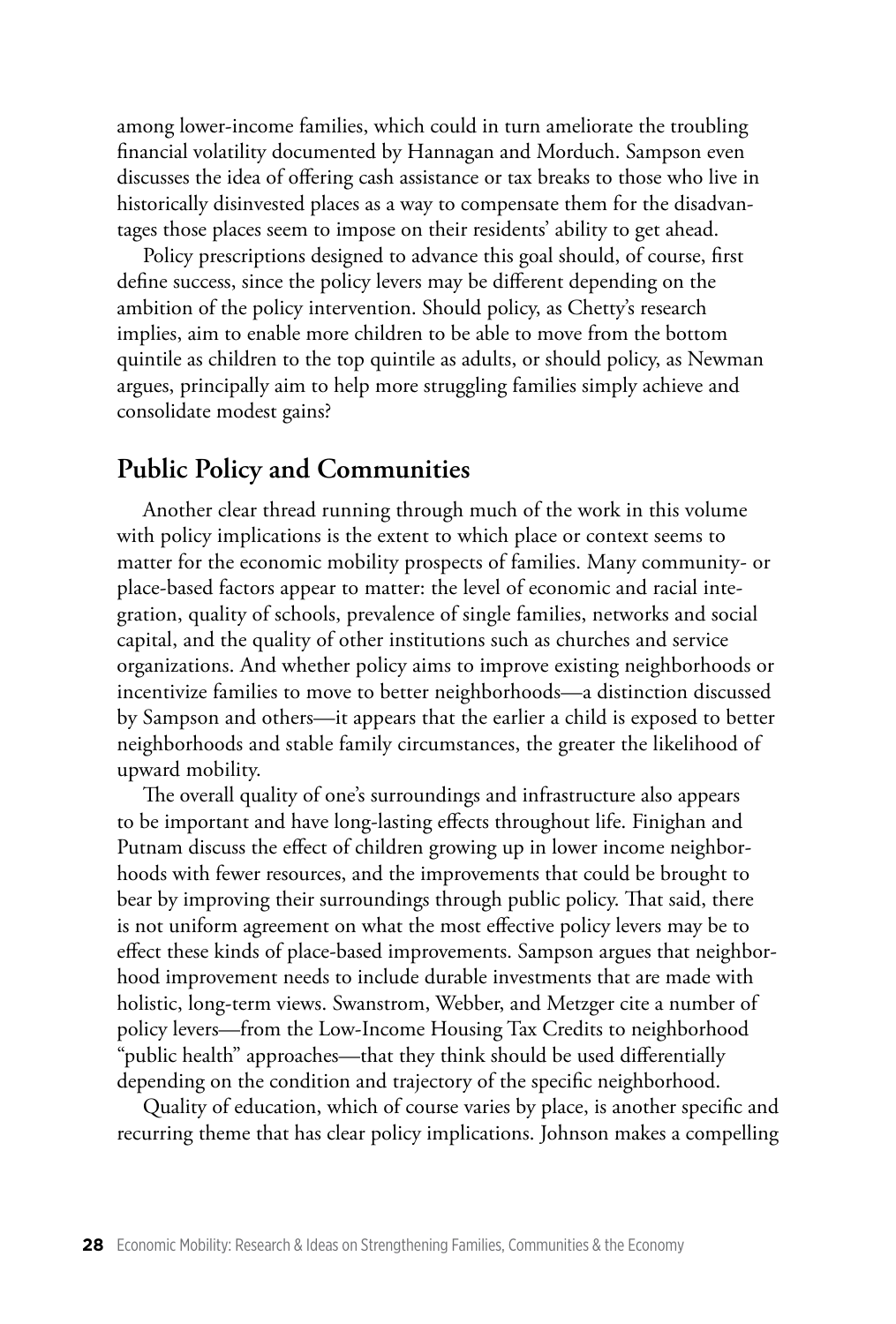case that past policy interventions in how education was conducted and funded led to measurable improvements in economic mobility for African-Americans. Finighan and Putnam argue for improvement in education, from universal early childhood education all the way through apprenticeship programs and improved community colleges. And Hanushek and Woessmann argue straightforwardly that making significant improvements in the funding and delivery of the education system would lead to concomitant increases in economic mobility and national economic performance.

Another troubling theme that has policy implications is the depth and persistence of racial inequality among families and communities, and its pernicious effects on economic mobility. Many of the policy issues already discussed touch on race and ethnicity, but it is worth considering, specifically, what role public policy may have in attempting to improve the economic prospects of minority families and communities. Metzger and Pelletiere, for instance, take on the conundrum of continuing racial concentration even among HUD Section 8 voucher holders, who ought to be able to achieve geographic mobility but largely do not, and describe a number of specific policy levers that could be used to bring about less segregated outcomes. And Sampson makes a call for "affirmative action" for highly impoverished, segregated neighborhoods, rather than just for individuals, as a policy response.

#### **Public Policy and the Macro-Economy**

Finally, Hanushek and Woessmann raise the question of what role policy should play in improving the institutions and ideas that contributed to the upward mobility of millions over several generations. These include superior economic institutions, early commitment to human capital, excellent colleges and universities, and the benefits of a tradition of immigration. Many of these advantages, they note, are "likely to go away as many other countries have made great strides in emulating and even surpassing these strengths of the United States." But those advantages will not disappear immediately, they note, and accordingly argue that the effects on gross domestic product and upward mobility of reclaiming these advantages could be quite large.

# **In Summary: The Case for Optimism or Pessimism**

By and large, Americans themselves are optimistic about their ability to get ahead, and the ability of the next generation to do the same.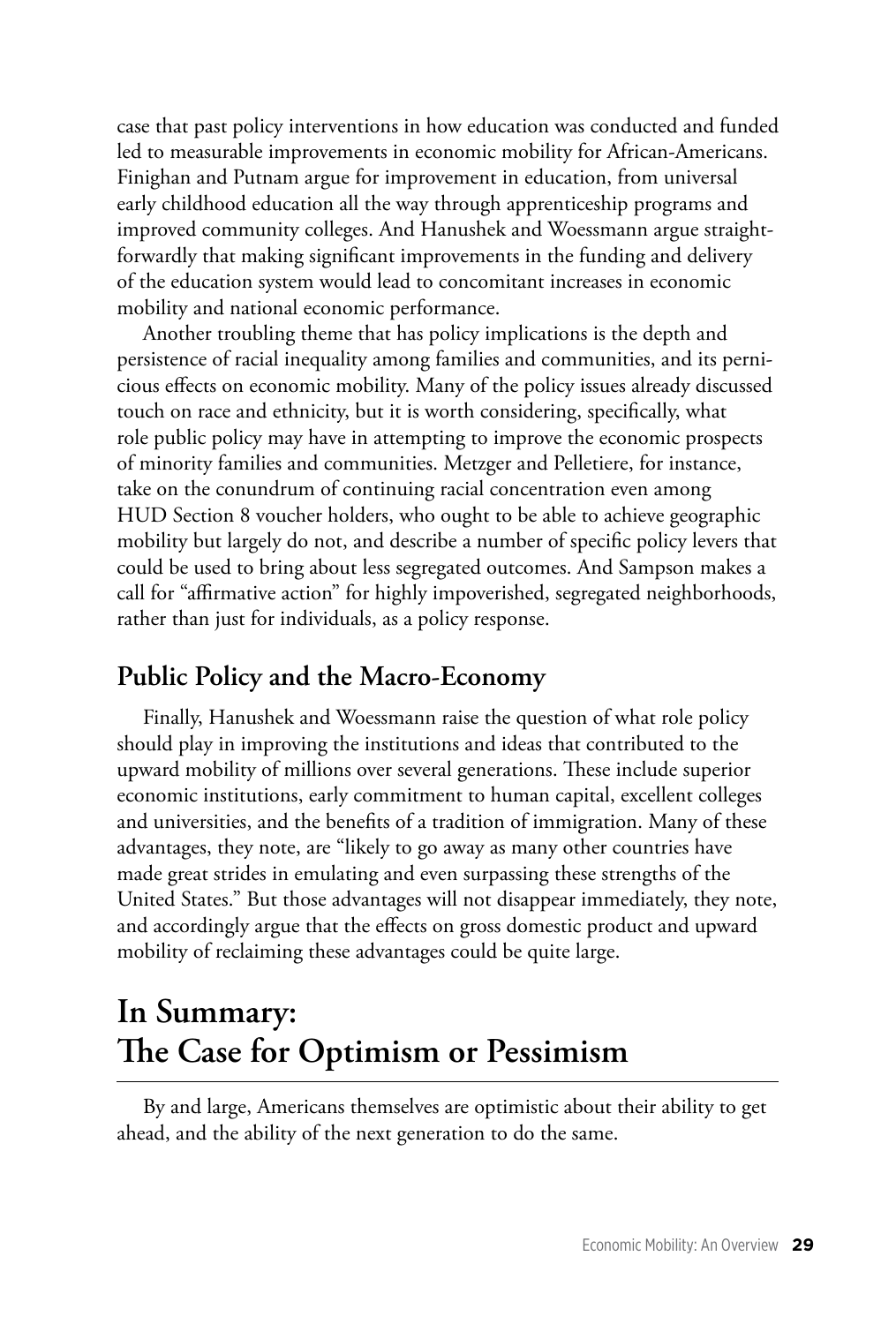#### **Two Perspectives**

In the Federal Reserve Board's SHED report, respondents are asked how they perceive themselves financially compared with their parents at the same age. A little over half of respondents say they're better off, while a little under a quarter say they're worse off. Notably, respondents under 30 are somewhat less optimistic than others.

Looking into the future, many people are similarly optimistic, though somewhat less so. When asked if their children, or family members in the next generation behind them, will be better off than they are, 44 percent expect them to be, while 28 percent expect them to be worse off. Interestingly, respondents who have children under 18 in their household are somewhat more optimistic than others.

But who will actually turn out to be right, the optimists or the pessimists?

#### **Reasons for Optimism**

Given the historically high levels of income and wealth inequality, coupled with the U.S.'s fiscal, political, and demographic challenges, maintaining or improving our rates of upward economic mobility could prove to be difficult.

Yet, on the whole, we remain optimistic for a few reasons:

- 1. **Understanding of mobility drivers.** We now better understand the drivers of mobility at all levels than we have in the past, which can provide a basis for policy actions.
- 2. **Zero-sum games applicability.** As Chetty demonstrates in his essay, economic mobility does not have to be a zero-sum game: improving the mobility prospects of lower-income children can increase the size of the economic pie, which benefits everyone.
- 3. **The seeds of innovation and experimentation.** Given the highly localized nature of economic mobility—how much place matters there is ample room for innovation and experimentation to see what works. Promising ideas can be tested at state and local levels with the most successful ones expanded nationally, as has happened throughout U.S. history.
- 4. **A re-imagining of the mobility definition.** And finally, as Howe and Elliott keenly observe, the notion of the American Dream is not fixed, but is in fact re-imagined by every generation. What moving up in America may mean to one generation may not mean the same to another, challenging all of us to define and achieve success in novel and everchanging ways.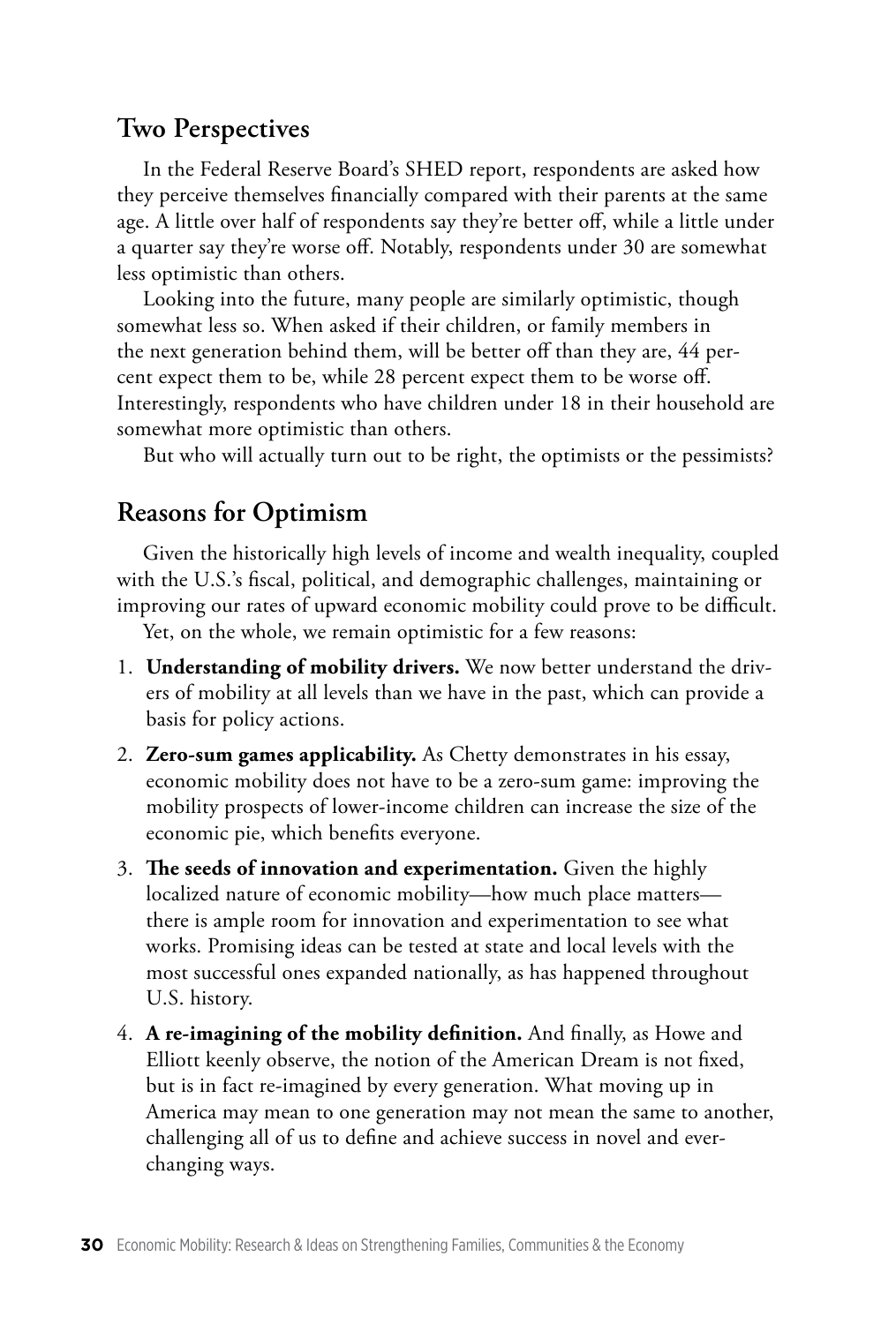Throughout this publication, the authors explore a range of issues and questions pertaining to economic mobility. Readers can decide for themselves whether signs of hopefulness trump areas of concern, as well as the appropriate role for public policy. Indeed, through this publication, and the conference spawning it, the Federal Reserve hopes to shed light on this important and complex topic.